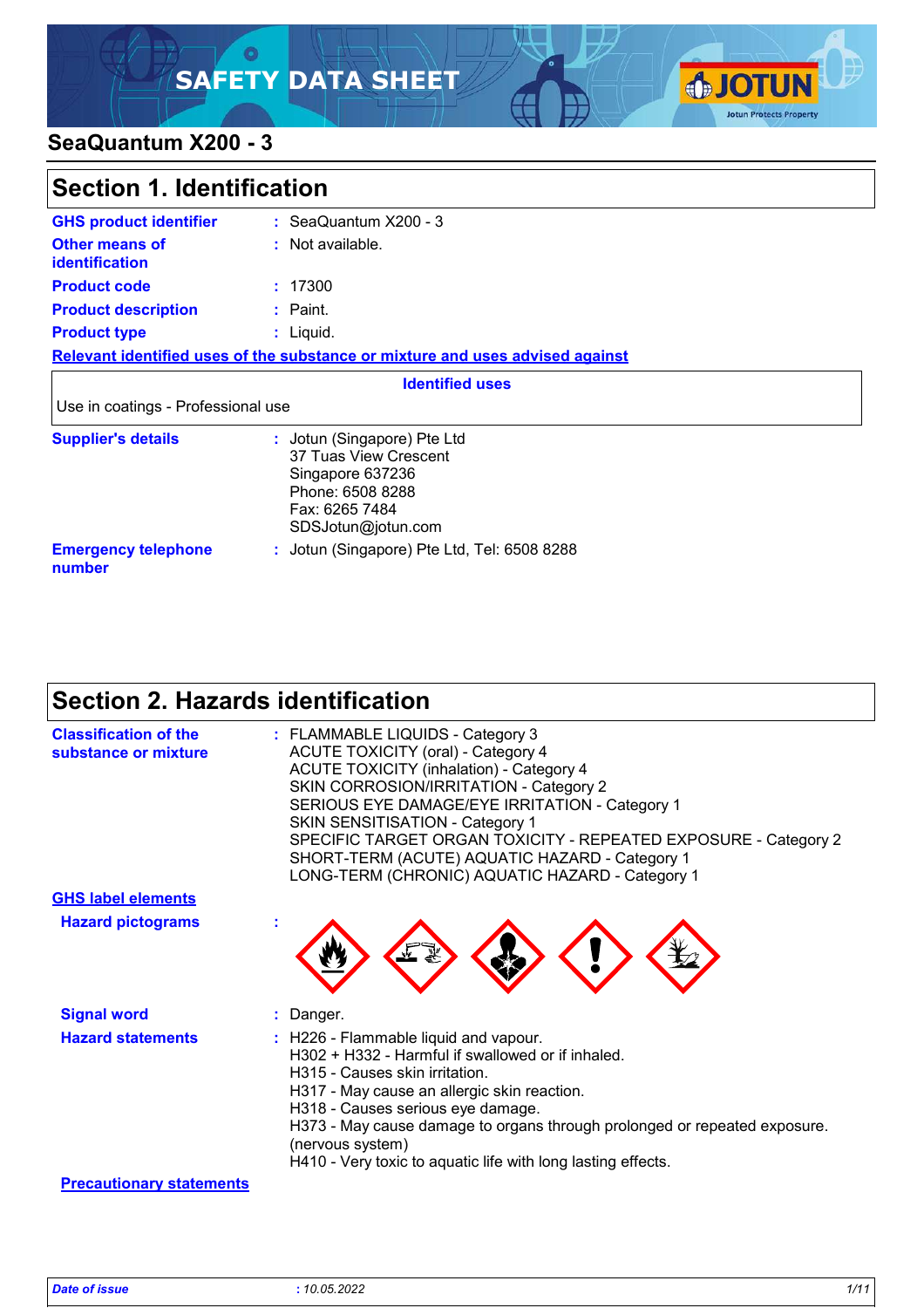# **Section 2. Hazards identification**

| <b>Prevention</b>                                                    | : P280 - Wear protective gloves. Wear eye or face protection.<br>P210 - Keep away from heat, hot surfaces, sparks, open flames and other ignition<br>sources. No smoking.<br>P273 - Avoid release to the environment.<br>P260 - Do not breathe vapour.<br>P270 - Do not eat, drink or smoke when using this product.                                                                                                                                                                                                                                                                                          |
|----------------------------------------------------------------------|---------------------------------------------------------------------------------------------------------------------------------------------------------------------------------------------------------------------------------------------------------------------------------------------------------------------------------------------------------------------------------------------------------------------------------------------------------------------------------------------------------------------------------------------------------------------------------------------------------------|
| <b>Response</b>                                                      | : P391 - Collect spillage.<br>P314 - Get medical advice/attention if you feel unwell.<br>P304 + P312 - IF INHALED: Call a POISON CENTER or doctor if you feel unwell.<br>P362 + P364 - Take off contaminated clothing and wash it before reuse.<br>P302 + P352 - IF ON SKIN: Wash with plenty of water.<br>P333 + P313 - If skin irritation or rash occurs: Get medical advice or attention.<br>P305 + P351 + P338, P310 - IF IN EYES: Rinse cautiously with water for several<br>minutes. Remove contact lenses, if present and easy to do. Continue rinsing.<br>Immediately call a POISON CENTER or doctor. |
| <b>Storage</b>                                                       | : P403 + P235 - Store in a well-ventilated place. Keep cool.                                                                                                                                                                                                                                                                                                                                                                                                                                                                                                                                                  |
| <b>Disposal</b>                                                      | : P501 - Dispose of contents and container in accordance with all local, regional,<br>national and international regulations.                                                                                                                                                                                                                                                                                                                                                                                                                                                                                 |
| In compliance                                                        | : IMO Antifouling System Convention compliant (AFS/CONF/26).                                                                                                                                                                                                                                                                                                                                                                                                                                                                                                                                                  |
| Other hazards which do not : None known.<br>result in classification |                                                                                                                                                                                                                                                                                                                                                                                                                                                                                                                                                                                                               |

## **Section 3. Composition/information on ingredients**

| <b>Substance/mixture</b>                | : Mixture          |
|-----------------------------------------|--------------------|
| <b>Other means of</b><br>identification | $:$ Not available. |
| <b>CAS number/other identifiers</b>     |                    |
| <b>CAS number</b>                       | : Not applicable.  |
| <b>EC</b> number                        | : Mixture.         |
| <b>Product code</b>                     | : 17300            |
|                                         |                    |

| <b>Ingredient name</b>      | $\frac{9}{6}$   | <b>CAS number</b> |
|-----------------------------|-----------------|-------------------|
| dicopper oxide              | $≥25 - ≤50$     | 1317-39-1         |
| xylene                      | $\geq 10 - 515$ | 1330-20-7         |
| ethylbenzene                | 1≤5             | $100 - 41 - 4$    |
| l zinc oxide                | ≤5              | 1314-13-2         |
| l colophonv                 | ∣≤3             | 8050-09-7         |
| hydrocarbons, C9, aromatics | ∣≤3             | 64742-95-6        |
| copper pyrithione           | $≤1.7$          | 14915-37-8        |

**There are no additional ingredients present which, within the current knowledge of the supplier and in the concentrations applicable, are classified as hazardous to health or the environment and hence require reporting in this section.**

**Occupational exposure limits, if available, are listed in Section 8.**

**Chemical formula :** Not applicable.

### **Section 4. First aid measures**

#### Get medical attention immediately. Call a poison center or physician. Immediately **:** flush eyes with plenty of water, occasionally lifting the upper and lower eyelids. Check for and remove any contact lenses. Continue to rinse for at least 10 minutes. Chemical burns must be treated promptly by a physician. Get medical attention immediately. Call a poison center or physician. Remove victim to fresh air and keep at rest in a position comfortable for breathing. If it is suspected that fumes are still present, the rescuer should wear an appropriate mask or self-contained breathing apparatus. If not breathing, if breathing is irregular or if respiratory arrest occurs, provide artificial respiration or oxygen by trained personnel. It may be dangerous to the person providing aid to give mouth-to-mouth resuscitation. If unconscious, place in recovery position and get medical attention immediately. Maintain an open airway. Loosen tight clothing such as a collar, tie, **Eye contact Inhalation : Description of necessary first aid measures** *Date of issue* **:** *10.05.2022 2/11*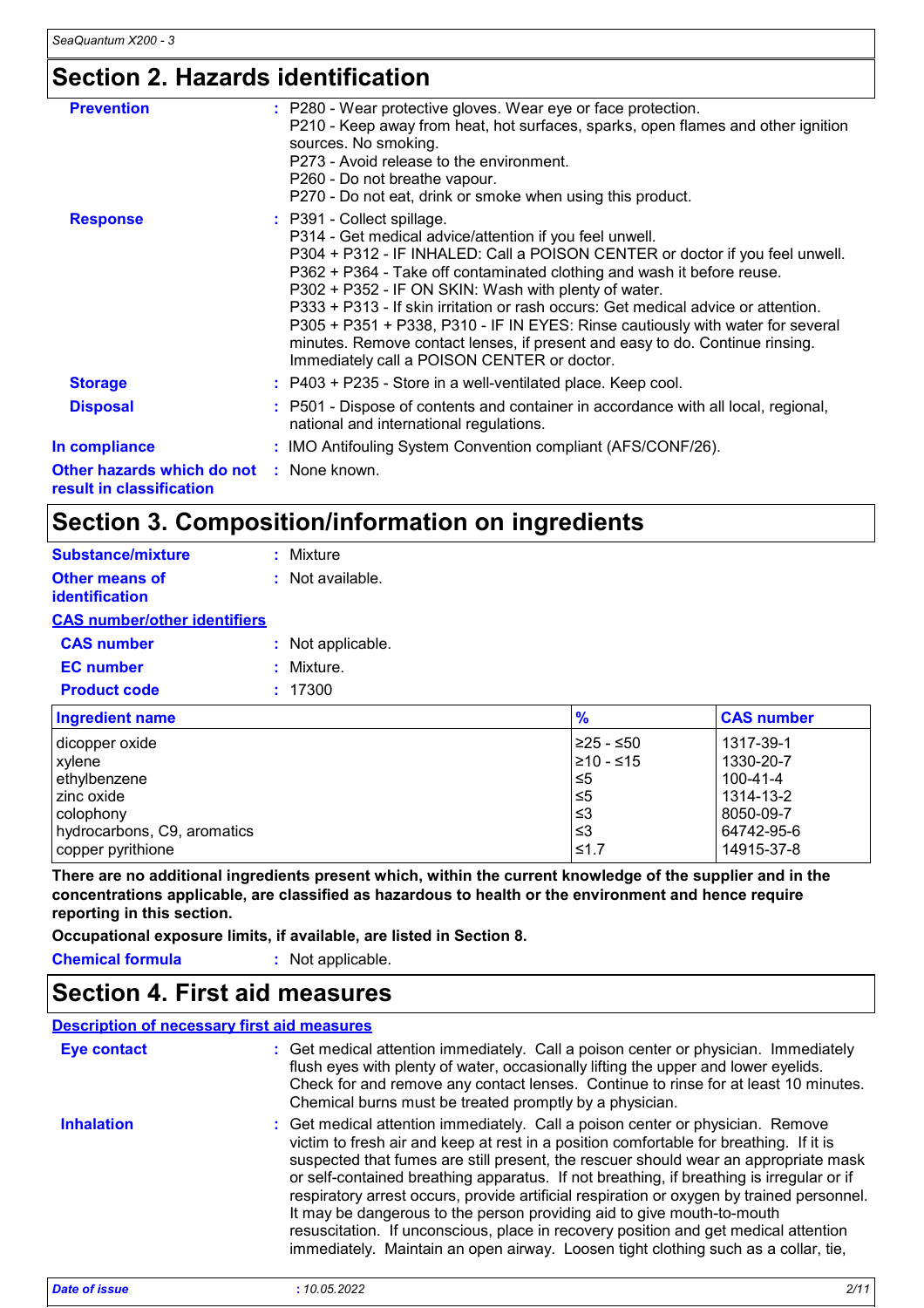## **Section 4. First aid measures**

|                                                    | belt or waistband. In case of inhalation of decomposition products in a fire,<br>symptoms may be delayed. The exposed person may need to be kept under<br>medical surveillance for 48 hours.                                                                                                                                                                                                                                                                                                                                                                                                                                                                                                                                                                                                 |
|----------------------------------------------------|----------------------------------------------------------------------------------------------------------------------------------------------------------------------------------------------------------------------------------------------------------------------------------------------------------------------------------------------------------------------------------------------------------------------------------------------------------------------------------------------------------------------------------------------------------------------------------------------------------------------------------------------------------------------------------------------------------------------------------------------------------------------------------------------|
| <b>Skin contact</b>                                | Get medical attention immediately. Call a poison center or physician. Wash with<br>plenty of soap and water. Remove contaminated clothing and shoes. Wash<br>contaminated clothing thoroughly with water before removing it, or wear gloves.<br>Continue to rinse for at least 10 minutes. Chemical burns must be treated promptly<br>by a physician. In the event of any complaints or symptoms, avoid further exposure.<br>Wash clothing before reuse. Clean shoes thoroughly before reuse.                                                                                                                                                                                                                                                                                                |
| <b>Ingestion</b>                                   | Get medical attention immediately. Call a poison center or physician. Wash out<br>mouth with water. Remove dentures if any. If material has been swallowed and the<br>exposed person is conscious, give small quantities of water to drink. Stop if the<br>exposed person feels sick as vomiting may be dangerous. Do not induce vomiting<br>unless directed to do so by medical personnel. If vomiting occurs, the head should<br>be kept low so that vomit does not enter the lungs. Chemical burns must be treated<br>promptly by a physician. Never give anything by mouth to an unconscious person.<br>If unconscious, place in recovery position and get medical attention immediately.<br>Maintain an open airway. Loosen tight clothing such as a collar, tie, belt or<br>waistband. |
| Most important symptoms/effects, acute and delayed |                                                                                                                                                                                                                                                                                                                                                                                                                                                                                                                                                                                                                                                                                                                                                                                              |
| <b>Potential acute health effects</b>              |                                                                                                                                                                                                                                                                                                                                                                                                                                                                                                                                                                                                                                                                                                                                                                                              |
| <b>Eye contact</b>                                 | : Causes serious eye damage.                                                                                                                                                                                                                                                                                                                                                                                                                                                                                                                                                                                                                                                                                                                                                                 |
| <b>Inhalation</b>                                  | : Harmful if inhaled.                                                                                                                                                                                                                                                                                                                                                                                                                                                                                                                                                                                                                                                                                                                                                                        |
| <b>Skin contact</b>                                | : Causes skin irritation. May cause an allergic skin reaction.                                                                                                                                                                                                                                                                                                                                                                                                                                                                                                                                                                                                                                                                                                                               |
| <b>Ingestion</b>                                   | : Harmful if swallowed.                                                                                                                                                                                                                                                                                                                                                                                                                                                                                                                                                                                                                                                                                                                                                                      |
| <b>Over-exposure signs/symptoms</b>                |                                                                                                                                                                                                                                                                                                                                                                                                                                                                                                                                                                                                                                                                                                                                                                                              |
| <b>Eye contact</b>                                 | : Adverse symptoms may include the following:<br>pain<br>watering<br>redness                                                                                                                                                                                                                                                                                                                                                                                                                                                                                                                                                                                                                                                                                                                 |
| <b>Inhalation</b>                                  | : No specific data.                                                                                                                                                                                                                                                                                                                                                                                                                                                                                                                                                                                                                                                                                                                                                                          |
| <b>Skin contact</b>                                | : Adverse symptoms may include the following:<br>pain or irritation<br>redness<br>blistering may occur                                                                                                                                                                                                                                                                                                                                                                                                                                                                                                                                                                                                                                                                                       |
| <b>Ingestion</b>                                   | : Adverse symptoms may include the following:<br>stomach pains                                                                                                                                                                                                                                                                                                                                                                                                                                                                                                                                                                                                                                                                                                                               |
|                                                    | Indication of immediate medical attention and special treatment needed, if necessary                                                                                                                                                                                                                                                                                                                                                                                                                                                                                                                                                                                                                                                                                                         |
| <b>Notes to physician</b>                          | : In case of inhalation of decomposition products in a fire, symptoms may be delayed.<br>The exposed person may need to be kept under medical surveillance for 48 hours.                                                                                                                                                                                                                                                                                                                                                                                                                                                                                                                                                                                                                     |
| <b>Specific treatments</b>                         | : No specific treatment.                                                                                                                                                                                                                                                                                                                                                                                                                                                                                                                                                                                                                                                                                                                                                                     |
| <b>Protection of first-aiders</b>                  | : No action shall be taken involving any personal risk or without suitable training. If it<br>is suspected that fumes are still present, the rescuer should wear an appropriate<br>mask or self-contained breathing apparatus. It may be dangerous to the person<br>providing aid to give mouth-to-mouth resuscitation. Wash contaminated clothing<br>thoroughly with water before removing it, or wear gloves.                                                                                                                                                                                                                                                                                                                                                                              |

**See toxicological information (Section 11)**

### **Section 5. Firefighting measures**

| <b>Extinguishing media</b>                           |                                                                                                                                                                                                                                                                                                                                                                                                                                       |
|------------------------------------------------------|---------------------------------------------------------------------------------------------------------------------------------------------------------------------------------------------------------------------------------------------------------------------------------------------------------------------------------------------------------------------------------------------------------------------------------------|
| <b>Suitable extinguishing</b><br>media               | : Use dry chemical, $CO2$ , water spray (fog) or foam.                                                                                                                                                                                                                                                                                                                                                                                |
| <b>Unsuitable extinguishing</b><br>media             | : Do not use water jet.                                                                                                                                                                                                                                                                                                                                                                                                               |
| <b>Specific hazards arising</b><br>from the chemical | : Flammable liquid and vapour. Runoff to sewer may create fire or explosion hazard.<br>In a fire or if heated, a pressure increase will occur and the container may burst, with<br>the risk of a subsequent explosion. This material is very toxic to aquatic life with<br>long lasting effects. Fire water contaminated with this material must be contained<br>and prevented from being discharged to any waterway, sewer or drain. |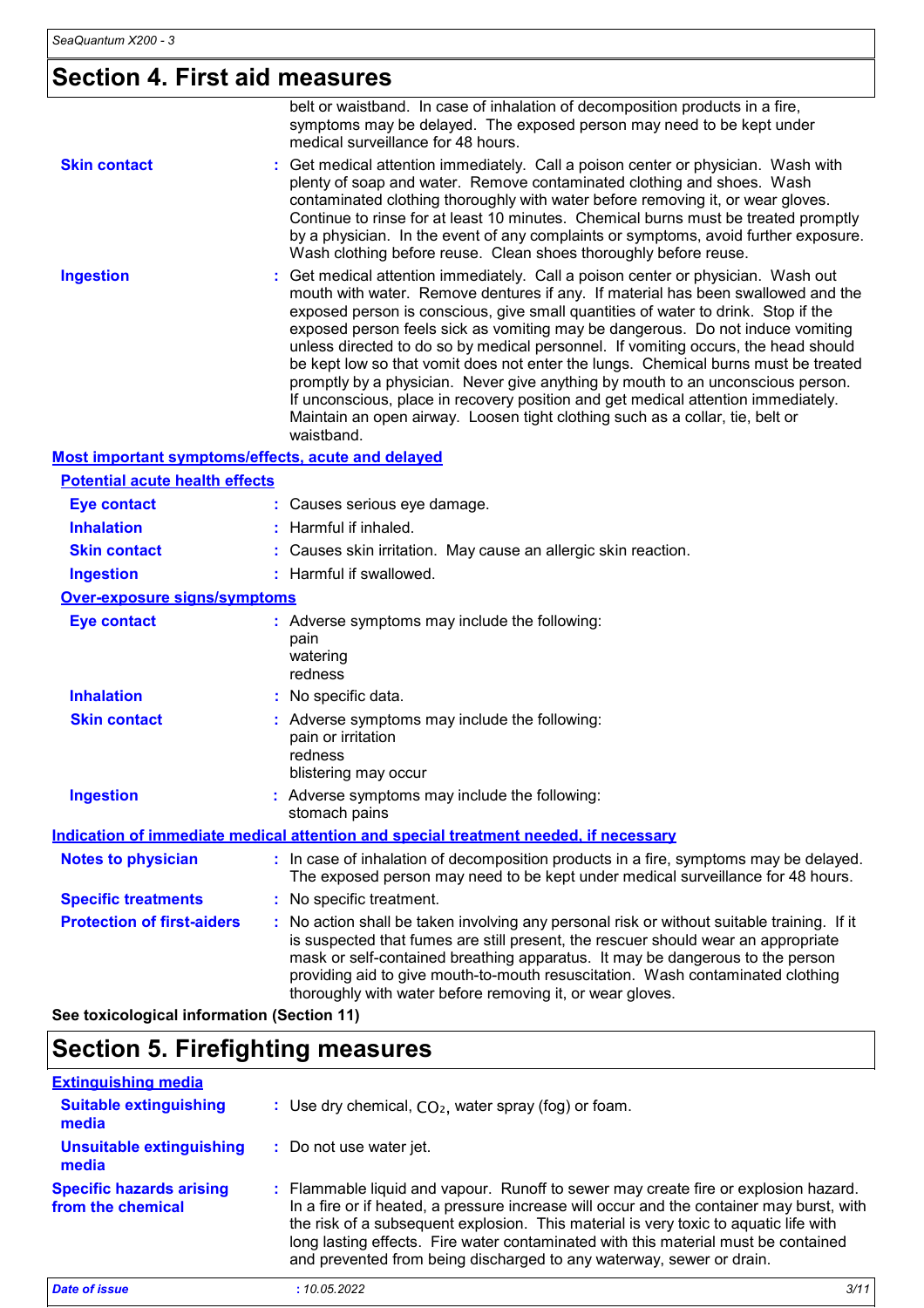# **Section 5. Firefighting measures**

| <b>Hazardous thermal</b><br>decomposition products       | : Decomposition products may include the following materials:<br>carbon dioxide<br>carbon monoxide<br>nitrogen oxides<br>sulfur oxides<br>metal oxide/oxides                                                                                                                                                                  |
|----------------------------------------------------------|-------------------------------------------------------------------------------------------------------------------------------------------------------------------------------------------------------------------------------------------------------------------------------------------------------------------------------|
| <b>Special protective actions</b><br>for fire-fighters   | : Promptly isolate the scene by removing all persons from the vicinity of the incident if<br>there is a fire. No action shall be taken involving any personal risk or without<br>suitable training. Move containers from fire area if this can be done without risk.<br>Use water spray to keep fire-exposed containers cool. |
| <b>Special protective</b><br>equipment for fire-fighters | : Fire-fighters should wear appropriate protective equipment and self-contained<br>breathing apparatus (SCBA) with a full face-piece operated in positive pressure<br>mode.                                                                                                                                                   |

## **Section 6. Accidental release measures**

#### **Personal precautions, protective equipment and emergency procedures**

| For non-emergency<br>personnel                       | : No action shall be taken involving any personal risk or without suitable training.<br>Evacuate surrounding areas. Keep unnecessary and unprotected personnel from<br>entering. Do not touch or walk through spilt material. Shut off all ignition sources.<br>No flares, smoking or flames in hazard area. Do not breathe vapour or mist.<br>Provide adequate ventilation. Wear appropriate respirator when ventilation is<br>inadequate. Put on appropriate personal protective equipment.                                                                                                                                                                                                                                                                           |
|------------------------------------------------------|-------------------------------------------------------------------------------------------------------------------------------------------------------------------------------------------------------------------------------------------------------------------------------------------------------------------------------------------------------------------------------------------------------------------------------------------------------------------------------------------------------------------------------------------------------------------------------------------------------------------------------------------------------------------------------------------------------------------------------------------------------------------------|
| For emergency responders :                           | If specialised clothing is required to deal with the spillage, take note of any<br>information in Section 8 on suitable and unsuitable materials. See also the<br>information in "For non-emergency personnel".                                                                                                                                                                                                                                                                                                                                                                                                                                                                                                                                                         |
| <b>Environmental precautions</b>                     | : Avoid dispersal of spilt material and runoff and contact with soil, waterways, drains<br>and sewers. Inform the relevant authorities if the product has caused environmental<br>pollution (sewers, waterways, soil or air). Water polluting material. May be harmful<br>to the environment if released in large quantities. Collect spillage.                                                                                                                                                                                                                                                                                                                                                                                                                         |
| Methods and material for containment and cleaning up |                                                                                                                                                                                                                                                                                                                                                                                                                                                                                                                                                                                                                                                                                                                                                                         |
| <b>Small spill</b>                                   | : Stop leak if without risk. Move containers from spill area. Use spark-proof tools and<br>explosion-proof equipment. Dilute with water and mop up if water-soluble.<br>Alternatively, or if water-insoluble, absorb with an inert dry material and place in an<br>appropriate waste disposal container. Dispose of via a licensed waste disposal<br>contractor.                                                                                                                                                                                                                                                                                                                                                                                                        |
| <b>Large spill</b>                                   | : Stop leak if without risk. Move containers from spill area. Use spark-proof tools and<br>explosion-proof equipment. Approach the release from upwind. Prevent entry into<br>sewers, water courses, basements or confined areas. Wash spillages into an<br>effluent treatment plant or proceed as follows. Contain and collect spillage with non-<br>combustible, absorbent material e.g. sand, earth, vermiculite or diatomaceous earth<br>and place in container for disposal according to local regulations (see Section 13).<br>Dispose of via a licensed waste disposal contractor. Contaminated absorbent<br>material may pose the same hazard as the spilt product. Note: see Section 1 for<br>emergency contact information and Section 13 for waste disposal. |

## **Section 7. Handling and storage**

| <b>Precautions for safe handling</b> |                                                                                                                                                                                                                                                                                                                                                                                                                                                                                                                                                                                                                                                                                                                                                                                                                                                                                                                                                                                                                                 |
|--------------------------------------|---------------------------------------------------------------------------------------------------------------------------------------------------------------------------------------------------------------------------------------------------------------------------------------------------------------------------------------------------------------------------------------------------------------------------------------------------------------------------------------------------------------------------------------------------------------------------------------------------------------------------------------------------------------------------------------------------------------------------------------------------------------------------------------------------------------------------------------------------------------------------------------------------------------------------------------------------------------------------------------------------------------------------------|
| <b>Protective measures</b>           | : Put on appropriate personal protective equipment (see Section 8). Persons with a<br>history of skin sensitization problems should not be employed in any process in<br>which this product is used. Do not get in eyes or on skin or clothing. Do not breathe<br>vapour or mist. Do not ingest. Avoid release to the environment. Use only with<br>adequate ventilation. Wear appropriate respirator when ventilation is inadequate.<br>Do not enter storage areas and confined spaces unless adequately ventilated.<br>Keep in the original container or an approved alternative made from a compatible<br>material, kept tightly closed when not in use. Store and use away from heat, sparks,<br>open flame or any other ignition source. Use explosion-proof electrical (ventilating,<br>lighting and material handling) equipment. Use only non-sparking tools. Take<br>precautionary measures against electrostatic discharges. Empty containers retain<br>product residue and can be hazardous. Do not reuse container. |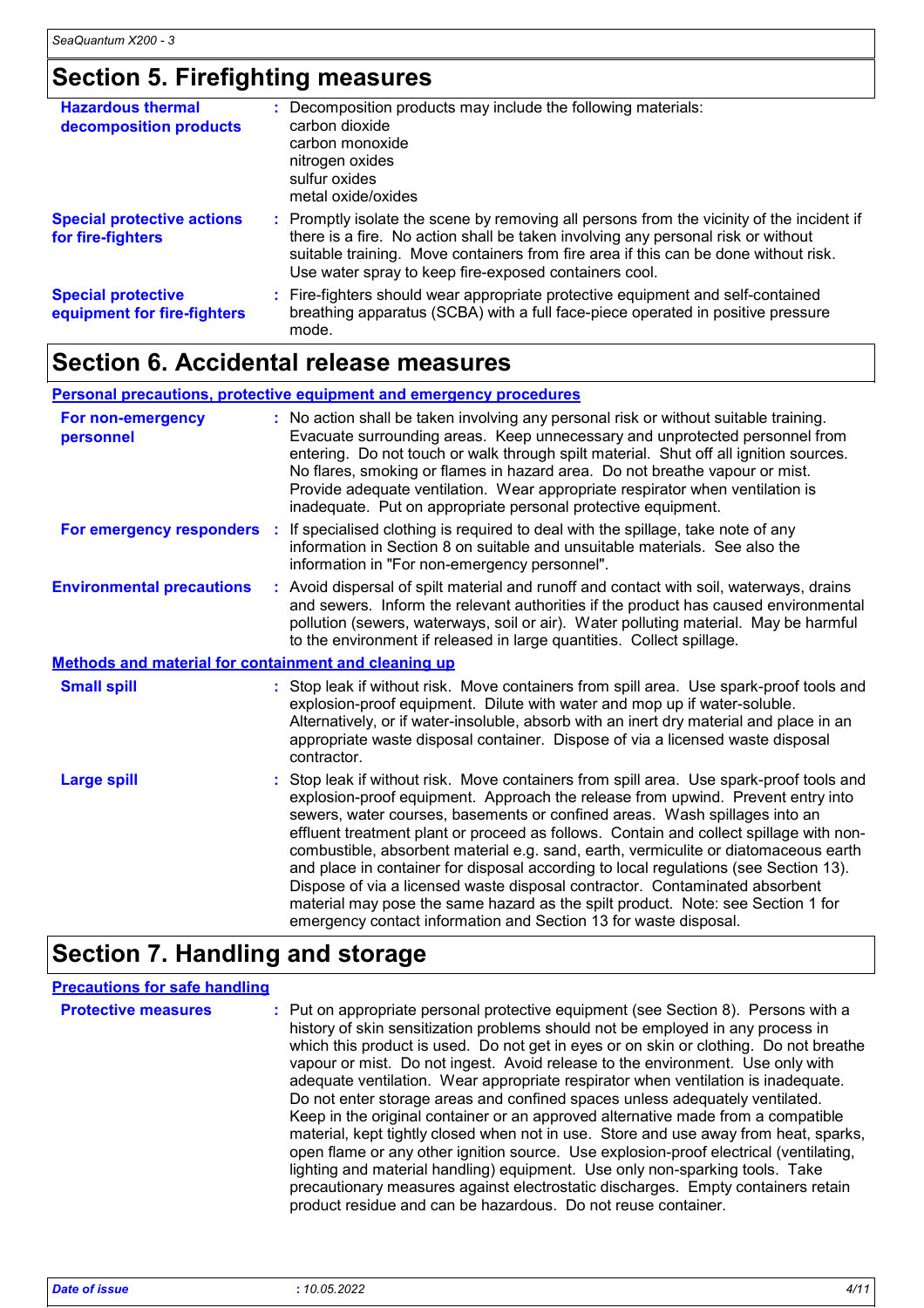# **Section 7. Handling and storage**

| <b>Advice on general</b><br>occupational hygiene                                 | : Eating, drinking and smoking should be prohibited in areas where this material is<br>handled, stored and processed. Workers should wash hands and face before<br>eating, drinking and smoking. Remove contaminated clothing and protective<br>equipment before entering eating areas. See also Section 8 for additional<br>information on hygiene measures.                                                                                                                                                                                                                                                                                                                                                           |
|----------------------------------------------------------------------------------|-------------------------------------------------------------------------------------------------------------------------------------------------------------------------------------------------------------------------------------------------------------------------------------------------------------------------------------------------------------------------------------------------------------------------------------------------------------------------------------------------------------------------------------------------------------------------------------------------------------------------------------------------------------------------------------------------------------------------|
| <b>Conditions for safe storage,</b><br>including any<br><b>incompatibilities</b> | : Store in accordance with local regulations. Store in a segregated and approved<br>area. Store in original container protected from direct sunlight in a dry, cool and well-<br>ventilated area, away from incompatible materials (see Section 10) and food and<br>drink. Store locked up. Eliminate all ignition sources. Separate from oxidising<br>materials. Keep container tightly closed and sealed until ready for use. Containers<br>that have been opened must be carefully resealed and kept upright to prevent<br>leakage. Do not store in unlabelled containers. Use appropriate containment to<br>avoid environmental contamination. See Section 10 for incompatible materials<br>before handling or use. |

## **Section 8. Exposure controls/personal protection**

#### **Control parameters**

#### **Occupational exposure limits**

|                                            |                                                                                                                                   | <b>Exposure limits</b>                                                                                                                                                                                                                                                                                                                                                                                                                                                                    |  |  |
|--------------------------------------------|-----------------------------------------------------------------------------------------------------------------------------------|-------------------------------------------------------------------------------------------------------------------------------------------------------------------------------------------------------------------------------------------------------------------------------------------------------------------------------------------------------------------------------------------------------------------------------------------------------------------------------------------|--|--|
| xylene<br>ethylbenzene                     |                                                                                                                                   | <b>Workplace Safety and Health Act</b><br>(Singapore, 2/2006).<br>PEL (short term): 651 mg/m <sup>3</sup> 15 minutes.<br>PEL (short term): 150 ppm 15 minutes.<br>PEL (long term): 434 mg/m <sup>3</sup> 8 hours.<br>PEL (long term): 100 ppm 8 hours.<br><b>Workplace Safety and Health Act</b><br>(Singapore, 2/2006). Notes:<br>PEL (long term): 100 ppm 8 hours.<br>PEL (long term): 434 mg/m <sup>3</sup> 8 hours.<br><b>Workplace Safety and Health Act</b><br>(Singapore, 2/2006). |  |  |
| colophony                                  |                                                                                                                                   | PEL (short term): 543 mg/m <sup>3</sup> 15 minutes.<br>PEL (short term): 125 ppm 15 minutes.<br>ACGIH TLV (United States, 1/2021). Skin<br>sensitiser. Inhalation sensitiser.                                                                                                                                                                                                                                                                                                             |  |  |
| <b>Appropriate engineering</b><br>controls | : Use only with adequate ventilation. Use process enclosures, local exhaust<br>limits. Use explosion-proof ventilation equipment. | ventilation or other engineering controls to keep worker exposure to airborne<br>contaminants below any recommended or statutory limits. The engineering controls<br>also need to keep gas, vapour or dust concentrations below any lower explosive                                                                                                                                                                                                                                       |  |  |
| <b>Environmental exposure</b><br>controls  |                                                                                                                                   | Emissions from ventilation or work process equipment should be checked to ensure<br>they comply with the requirements of environmental protection legislation. In some<br>cases, fume scrubbers, filters or engineering modifications to the process<br>equipment will be necessary to reduce emissions to acceptable levels.                                                                                                                                                             |  |  |
| <b>Individual protection measures</b>      |                                                                                                                                   |                                                                                                                                                                                                                                                                                                                                                                                                                                                                                           |  |  |
| <b>Hygiene measures</b>                    | showers are close to the workstation location.                                                                                    | : Wash hands, forearms and face thoroughly after handling chemical products, before<br>eating, smoking and using the lavatory and at the end of the working period.<br>Appropriate techniques should be used to remove potentially contaminated clothing.<br>Contaminated work clothing should not be allowed out of the workplace. Wash<br>contaminated clothing before reusing. Ensure that eyewash stations and safety                                                                 |  |  |
| <b>Eye/face protection</b>                 |                                                                                                                                   | : Safety eyewear complying to EN 166 should be used when a risk assessment<br>indicates this is necessary to avoid exposure to liquid splashes, mists, gases or<br>dusts. If contact is possible, the following protection should be worn, unless the<br>assessment indicates a higher degree of protection: chemical splash goggles and/<br>or face shield. If inhalation hazards exist, a full-face respirator may be required                                                          |  |  |
|                                            | instead.                                                                                                                          |                                                                                                                                                                                                                                                                                                                                                                                                                                                                                           |  |  |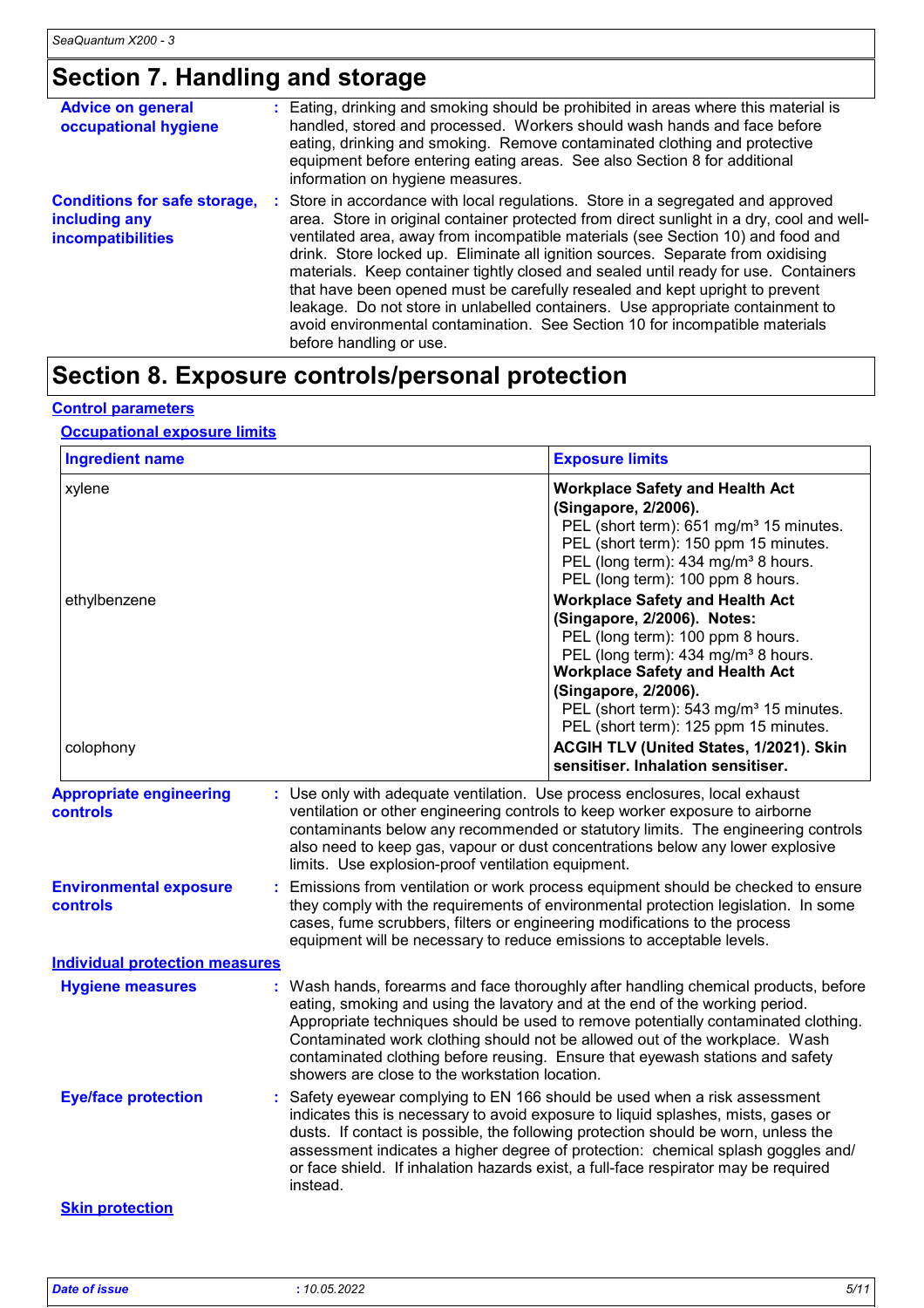# **Section 8. Exposure controls/personal protection**

| <b>Hand protection</b>        | : There is no one glove material or combination of materials that will give unlimited<br>resistance to any individual or combination of chemicals.<br>The breakthrough time must be greater than the end use time of the product.<br>The instructions and information provided by the glove manufacturer on use,<br>storage, maintenance and replacement must be followed.<br>Gloves should be replaced regularly and if there is any sign of damage to the glove<br>material.<br>Always ensure that gloves are free from defects and that they are stored and used<br>correctly.<br>The performance or effectiveness of the glove may be reduced by physical/<br>chemical damage and poor maintenance.<br>Barrier creams may help to protect the exposed areas of the skin but should not be<br>applied once exposure has occurred.<br>Wear suitable gloves tested to EN374.<br>Not recommended, gloves(breakthrough time) < 1 hour: neoprene, butyl rubber,<br><b>PVC</b><br>Recommended, gloves(breakthrough time) > 8 hours: nitrile rubber, 4H, Teflon,<br>polyvinyl alcohol (PVA) |
|-------------------------------|-----------------------------------------------------------------------------------------------------------------------------------------------------------------------------------------------------------------------------------------------------------------------------------------------------------------------------------------------------------------------------------------------------------------------------------------------------------------------------------------------------------------------------------------------------------------------------------------------------------------------------------------------------------------------------------------------------------------------------------------------------------------------------------------------------------------------------------------------------------------------------------------------------------------------------------------------------------------------------------------------------------------------------------------------------------------------------------------|
|                               | For right choice of glove materials, with focus on chemical resistance and time of<br>penetration, seek advice by the supplier of chemical resistant gloves.<br>The user must check that the final choice of type of glove selected for handling this<br>product is the most appropriate and takes into account the particular conditions of<br>use, as included in the user's risk assessment.                                                                                                                                                                                                                                                                                                                                                                                                                                                                                                                                                                                                                                                                                         |
| <b>Body protection</b>        | Personal protective equipment for the body should be selected based on the task<br>being performed and the risks involved and should be approved by a specialist<br>before handling this product. When there is a risk of ignition from static electricity,<br>wear anti-static protective clothing. For the greatest protection from static<br>discharges, clothing should include anti-static overalls, boots and gloves.                                                                                                                                                                                                                                                                                                                                                                                                                                                                                                                                                                                                                                                             |
| <b>Other skin protection</b>  | : Appropriate footwear and any additional skin protection measures should be<br>selected based on the task being performed and the risks involved and should be<br>approved by a specialist before handling this product.                                                                                                                                                                                                                                                                                                                                                                                                                                                                                                                                                                                                                                                                                                                                                                                                                                                               |
| <b>Respiratory protection</b> | Based on the hazard and potential for exposure, select a respirator that meets the<br>appropriate standard or certification. Respirators must be used according to a<br>respiratory protection program to ensure proper fitting, training, and other important<br>aspects of use.                                                                                                                                                                                                                                                                                                                                                                                                                                                                                                                                                                                                                                                                                                                                                                                                       |

## **Section 9. Physical and chemical properties**

| <b>Appearance</b>                               |                                                                                                                                       |
|-------------------------------------------------|---------------------------------------------------------------------------------------------------------------------------------------|
| <b>Physical state</b>                           | : Liquid.                                                                                                                             |
| <b>Colour</b>                                   | $:$ Red                                                                                                                               |
| <b>Odour</b>                                    | : Characteristic.                                                                                                                     |
| <b>Odour threshold</b>                          | : Not available.                                                                                                                      |
| рH                                              | : Not applicable.                                                                                                                     |
| <b>Melting point</b>                            | : Not applicable.                                                                                                                     |
| <b>Boiling point</b>                            | : Lowest known value: $136.1^{\circ}$ C (277 $^{\circ}$ F) (ethylbenzene). Weighted average: $140.91^{\circ}$ C<br>$(285.6^{\circ}F)$ |
| <b>Flash point</b>                              | : Closed cup: $25^{\circ}$ C (77 $^{\circ}$ F)                                                                                        |
| <b>Burning time</b>                             | : Not applicable.                                                                                                                     |
| <b>Burning rate</b>                             | : Not applicable.                                                                                                                     |
| <b>Evaporation rate</b>                         | : Highest known value: 0.84 (ethylbenzene) Weighted average: 0.79 compared with<br>butyl acetate                                      |
| <b>Flammability (solid, gas)</b>                | : Not applicable.                                                                                                                     |
| Lower and upper explosive<br>(flammable) limits | $: 0.8 - 7.6\%$                                                                                                                       |
| <b>Vapour pressure</b>                          | : Highest known value: 1.2 kPa (9.3 mm Hg) (at $20^{\circ}$ C) (ethylbenzene). Weighted<br>average: 0.97 kPa (7.28 mm Hg) (at 20°C)   |
| <b>Vapour density</b>                           | : Highest known value: $3.7$ (Air = 1) (xylene). Weighted average: $3.7$ (Air = 1)                                                    |
| <b>Date of issue</b>                            | 6/11<br>: 10.05.2022                                                                                                                  |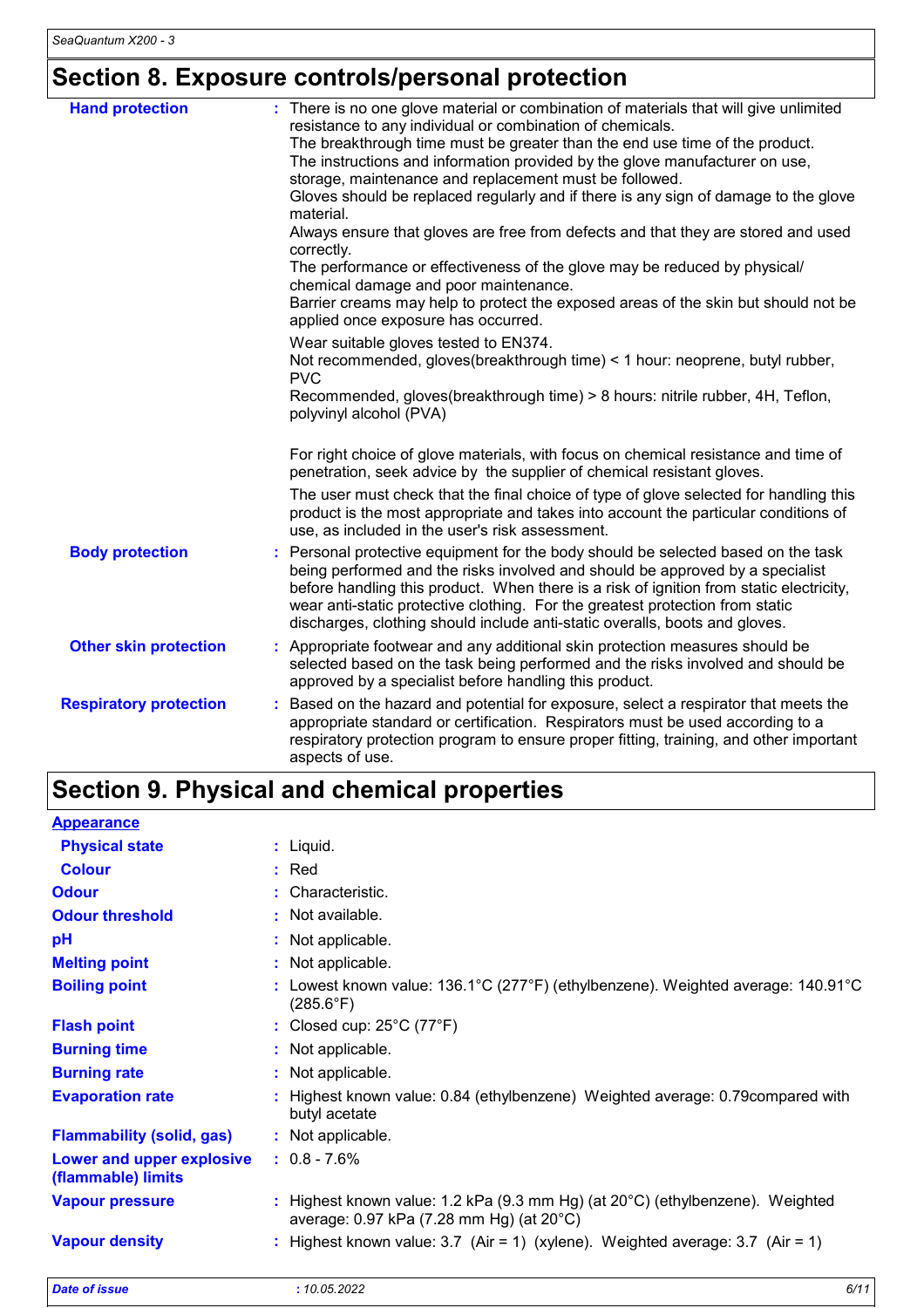## **Section 9. Physical and chemical properties**

| <b>Relative density</b>                           |     | $: 1.935$ g/cm <sup>3</sup>                                                                                                                          |  |  |  |
|---------------------------------------------------|-----|------------------------------------------------------------------------------------------------------------------------------------------------------|--|--|--|
| <b>Solubility</b>                                 |     | Insoluble in the following materials: cold water and hot water.                                                                                      |  |  |  |
| <b>Solubility in water</b>                        |     | $:$ Not available.                                                                                                                                   |  |  |  |
| <b>Partition coefficient: n-</b><br>octanol/water |     | : Not available.                                                                                                                                     |  |  |  |
| <b>Auto-ignition temperature</b>                  |     | : Lowest known value: 280 to $470^{\circ}$ C (536 to 878 $^{\circ}$ F) (hydrocarbons, C9, aromatics).                                                |  |  |  |
| <b>Decomposition temperature</b>                  | -11 | Not available.                                                                                                                                       |  |  |  |
| <b>SADT</b>                                       | ÷.  | Not available.                                                                                                                                       |  |  |  |
| <b>Viscosity</b>                                  |     | : Dynamic: Highest known value: 0.58 cP (xylene)<br>Kinematic: Highest known value: 0.77 cSt (ethylbenzene) (OECD 114)<br>Kinematic (40C): >20.5 cSt |  |  |  |

## **Section 10. Stability and reactivity**

| <b>Reactivity</b>                            | : No specific test data related to reactivity available for this product or its ingredients.                                                                                 |
|----------------------------------------------|------------------------------------------------------------------------------------------------------------------------------------------------------------------------------|
| <b>Chemical stability</b>                    | : The product is stable.                                                                                                                                                     |
| <b>Possibility of hazardous</b><br>reactions | : Under normal conditions of storage and use, hazardous reactions will not occur.                                                                                            |
| <b>Conditions to avoid</b>                   | : Avoid all possible sources of ignition (spark or flame). Do not pressurise, cut, weld,<br>braze, solder, drill, grind or expose containers to heat or sources of ignition. |
| <b>Incompatible materials</b>                | : Keep away from the following materials to prevent strong exothermic reactions:<br>oxidising agents, strong alkalis, strong acids.                                          |
| <b>Hazardous decomposition</b><br>products   | : Under normal conditions of storage and use, hazardous decomposition products<br>should not be produced.                                                                    |
| <b>SADT</b>                                  | : Not available.                                                                                                                                                             |

## **Section 11. Toxicological information**

#### **Information on toxicological effects**

#### **Acute toxicity**

| <b>Product/ingredient name</b> | <b>Result</b>                       | <b>Species</b> | <b>Dose</b>          | <b>Exposure</b> |
|--------------------------------|-------------------------------------|----------------|----------------------|-----------------|
| dicopper oxide                 | LC50 Inhalation Dusts and mists Rat |                | $3.34$ mg/l          | 4 hours         |
|                                | LD50 Oral                           | Rat            | 1340 mg/kg           |                 |
| xylene                         | <b>LC50 Inhalation Vapour</b>       | Rat            | $20$ mg/l            | 4 hours         |
|                                | LD50 Oral                           | Rat            | 4300 mg/kg           |                 |
|                                | <b>TDLo Dermal</b>                  | Rabbit         | 4300 mg/kg           |                 |
| ethylbenzene                   | <b>LC50 Inhalation Vapour</b>       | Rat - Male     | $17.8$ mg/l          | 4 hours         |
|                                | LD50 Dermal                         | Rabbit         | >5000 mg/kg          | -               |
|                                | LD50 Oral                           | Rat            | 3500 mg/kg           | $\equiv$        |
| copper pyrithione              | LC50 Inhalation Dusts and mists Rat |                | 70 mg/m <sup>3</sup> | 4 hours         |
|                                | LD50 Dermal                         | Rabbit         | $300$ mg/kg          |                 |
|                                | LD50 Oral                           | Rat            | $200$ mg/kg          |                 |

**Irritation/Corrosion**

| <b>Product/ingredient name</b> | <b>Result</b>                         | <b>Species</b>                    | <b>Score</b> | <b>Exposure</b>            | <b>Observation</b> |
|--------------------------------|---------------------------------------|-----------------------------------|--------------|----------------------------|--------------------|
| dicopper oxide                 | Eyes - Cornea opacity                 | Rabbit                            |              | 72 hours                   |                    |
|                                | Eyes - Redness of the<br>conjunctivae | Rabbit                            |              | 48 hours                   |                    |
| xylene                         | Eyes - Mild irritant                  | Rabbit                            |              | 87 milligrams              |                    |
|                                | Skin - Mild irritant                  | Rat                               |              | 8 hours 60<br>Imicroliters | ۰                  |
| zinc oxide                     | Eyes - Mild irritant                  | Rabbit                            |              | 24 hours 500<br>mg         | $\blacksquare$     |
|                                | Skin - Mild irritant                  | Rabbit                            |              | 24 hours 500<br>mg         |                    |
| copper pyrithione              | Eyes - Severe irritant                | Mammal-<br>species<br>unspecified |              |                            |                    |
|                                | Skin - Irritant                       | Mammal-<br>species                |              |                            |                    |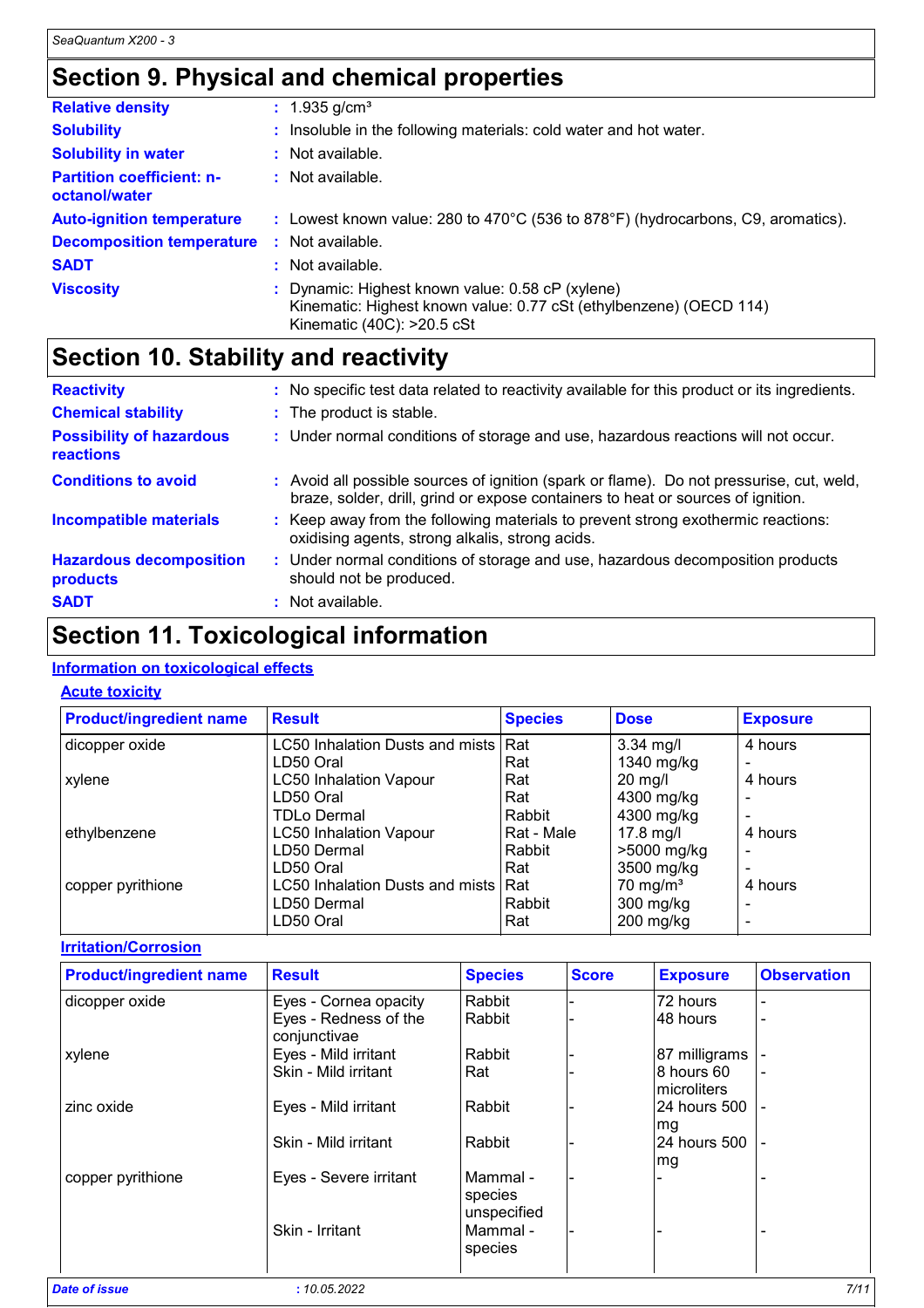## **Section 11. Toxicological information**

|                                        | . .<br>. |  |  |
|----------------------------------------|----------|--|--|
| $\sim$<br>-<br>- -<br>---------------- |          |  |  |

| <b>SUBILISATION</b>            |                             |                                 |               |  |
|--------------------------------|-----------------------------|---------------------------------|---------------|--|
| <b>Product/ingredient name</b> | <b>Route of</b><br>exposure | <b>Species</b>                  | <b>Result</b> |  |
| colophony                      | skin                        | Mammal - species<br>unspecified | Sensitising   |  |

#### **Mutagenicity**

Not available.

#### **Carcinogenicity**

Not available.

#### **Reproductive toxicity**

| <b>Product/ingredient name</b> | <b>Maternal</b><br>toxicity | <b>Fertility</b> | Developmental Species<br>toxin |                                   | <b>Dose</b>                                | <b>Exposure</b> |
|--------------------------------|-----------------------------|------------------|--------------------------------|-----------------------------------|--------------------------------------------|-----------------|
| copper pyrithione              |                             |                  | Positive                       | Mammal - species<br>l unspecified | Route of<br><b>exposure</b><br>lunreported |                 |

#### **Teratogenicity**

Not available.

#### **Specific target organ toxicity (single exposure)**

| <b>Name</b>                 | <b>Category</b> | <b>Route of</b><br>exposure | <b>Target organs</b>                   |
|-----------------------------|-----------------|-----------------------------|----------------------------------------|
| xylene                      | Category 3      |                             | Respiratory tract<br>irritation        |
| hydrocarbons, C9, aromatics | Category 3      |                             | <b>Respiratory tract</b><br>irritation |
|                             | Category 3      |                             | Narcotic effects                       |
| copper pyrithione           | Category 3      |                             | Respiratory tract<br>irritation        |

#### **Specific target organ toxicity (repeated exposure)**

| <b>Name</b>       | <b>Category</b>        | <b>Route of</b><br>exposure | <b>Target organs</b> |
|-------------------|------------------------|-----------------------------|----------------------|
| ethylbenzene      | Category 2             |                             | hearing organs       |
| copper pyrithione | ∣Category <sup>1</sup> |                             | nervous system       |

#### **Aspiration hazard**

| <b>Name</b>                 | <b>Result</b>                         |
|-----------------------------|---------------------------------------|
| <b>xylene</b>               | <b>ASPIRATION HAZARD - Category 1</b> |
| ethylbenzene                | <b>ASPIRATION HAZARD - Category 1</b> |
| hydrocarbons, C9, aromatics | <b>ASPIRATION HAZARD - Category 1</b> |

#### **Information on likely routes :** Not available. **of exposure**

| <b>Potential acute health effects</b> |  |  |
|---------------------------------------|--|--|

| : Causes serious eye damage.                                                 |
|------------------------------------------------------------------------------|
| $:$ Harmful if inhaled.                                                      |
| : Causes skin irritation. May cause an allergic skin reaction.               |
| : Harmful if swallowed.                                                      |
| Symptoms related to the physical, chemical and toxicological characteristics |
| : Adverse symptoms may include the following:<br>pain<br>watering<br>redness |
| : No specific data.                                                          |
|                                                                              |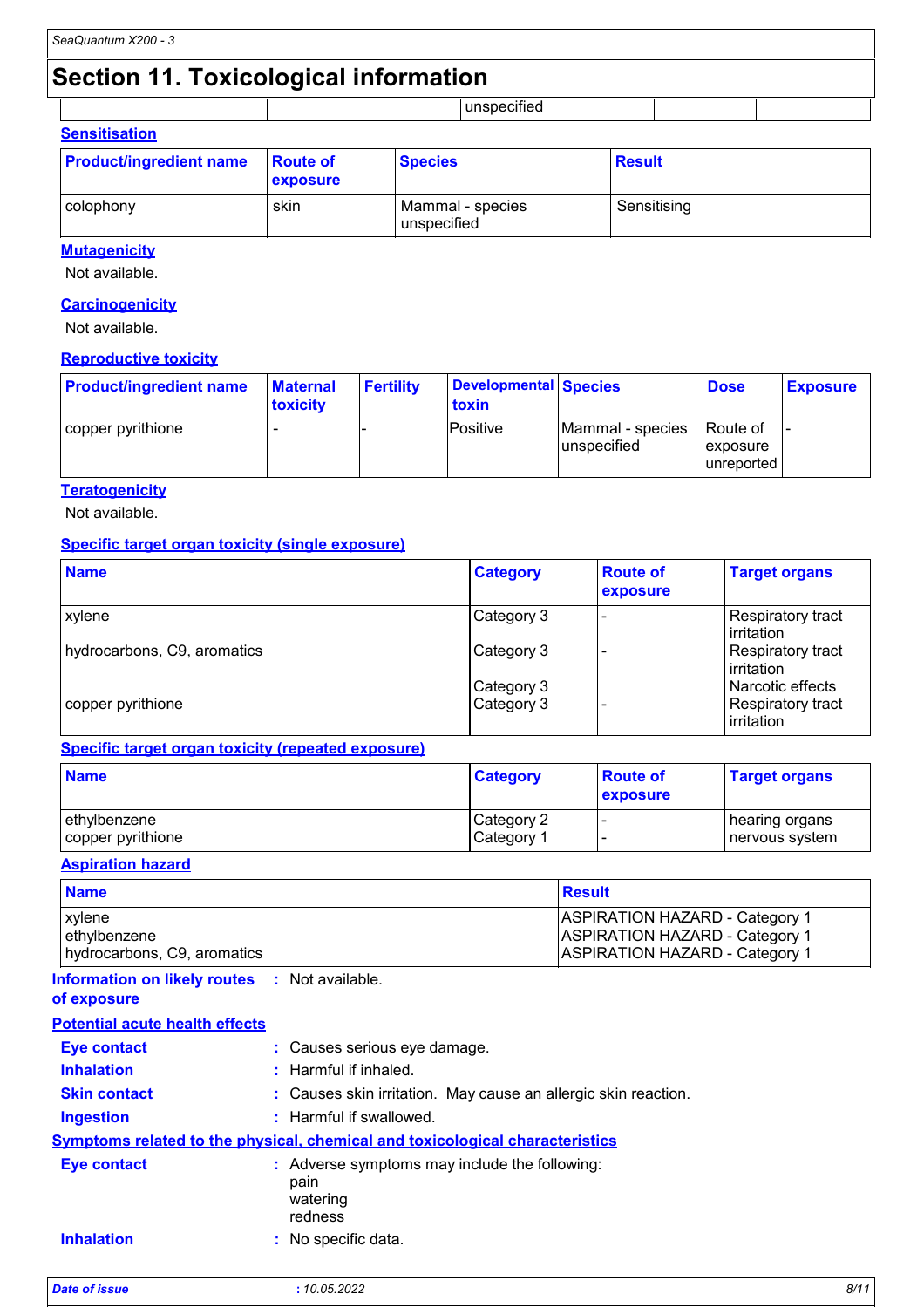# **Section 11. Toxicological information**

| <b>Skin contact</b>                     | : Adverse symptoms may include the following:<br>pain or irritation<br>redness<br>blistering may occur                                                                       |
|-----------------------------------------|------------------------------------------------------------------------------------------------------------------------------------------------------------------------------|
| <b>Ingestion</b>                        | : Adverse symptoms may include the following:<br>stomach pains                                                                                                               |
|                                         | Delayed and immediate effects as well as chronic effects from short and long-term exposure                                                                                   |
| <b>Short term exposure</b>              |                                                                                                                                                                              |
| <b>Potential immediate</b><br>effects   | : Not available.                                                                                                                                                             |
| <b>Potential delayed effects</b>        | : Not available.                                                                                                                                                             |
| <b>Long term exposure</b>               |                                                                                                                                                                              |
| <b>Potential immediate</b><br>effects   | : Not available.                                                                                                                                                             |
| <b>Potential delayed effects</b>        | : Not available.                                                                                                                                                             |
| <b>Potential chronic health effects</b> |                                                                                                                                                                              |
| Not available.                          |                                                                                                                                                                              |
| <b>General</b>                          | May cause damage to organs through prolonged or repeated exposure. Once<br>sensitized, a severe allergic reaction may occur when subsequently exposed to very<br>low levels. |
| <b>Carcinogenicity</b>                  | : No known significant effects or critical hazards.                                                                                                                          |
| <b>Mutagenicity</b>                     | : No known significant effects or critical hazards.                                                                                                                          |
| <b>Teratogenicity</b>                   | : No known significant effects or critical hazards.                                                                                                                          |
| <b>Developmental effects</b>            | : No known significant effects or critical hazards.                                                                                                                          |
| <b>Fertility effects</b>                | : No known significant effects or critical hazards.                                                                                                                          |
| <b>Numerical measures of toxicity</b>   |                                                                                                                                                                              |
| <b>Acute toxicity estimates</b>         |                                                                                                                                                                              |

| <b>Route</b>                 | <b>ATE value</b> |
|------------------------------|------------------|
| Oral                         | 929.71 mg/kg     |
| Dermal                       | 5556.4 mg/kg     |
| Inhalation (vapours)         | 104.13 mg/l      |
| Inhalation (dusts and mists) | $2.66$ mg/l      |

# **Section 12. Ecological information**

#### **Toxicity**

| <b>Product/ingredient name</b> | <b>Result</b>                      | <b>Species</b>                      | <b>Exposure</b> |
|--------------------------------|------------------------------------|-------------------------------------|-----------------|
| dicopper oxide                 | Acute LC50 0.075 mg/l Fresh water  | Fish - Danio rerio                  | 96 hours        |
|                                | Chronic NOEC 0.001 mg/l            | Algae                               |                 |
|                                | Chronic NOEC 0.0052 mg/l           | Algae                               |                 |
| xylene                         | Acute LC50 8500 µg/l Marine water  | Crustaceans - Palaemonetes<br>pugio | 48 hours        |
|                                | Acute LC50 13400 µg/l Fresh water  | Fish - Pimephales promelas          | 96 hours        |
| ethylbenzene                   | Acute EC50 7700 µg/l Marine water  | Algae - Skeletonema costatum        | 96 hours        |
|                                | Acute EC50 2.93 mg/l               | Daphnia                             | 48 hours        |
|                                | Acute LC50 4.2 mg/l                | Fish                                | 96 hours        |
| zinc oxide                     | Acute LC50 1.1 ppm Fresh water     | Fish - Oncorhynchus mykiss          | 96 hours        |
|                                | Chronic NOEC 0.02 mg/l Fresh water | Algae - Pseudokirchneriella         | 72 hours        |
|                                |                                    | subcapitata - Exponential           |                 |
|                                |                                    | growth phase                        |                 |
| hydrocarbons, C9, aromatics    | Acute EC50 <10 mg/l                | Daphnia                             | 48 hours        |
|                                | Acute IC50 <10 mg/l                | Algae                               | 72 hours        |
|                                | Acute LC50 <10 mg/l                | Fish                                | 96 hours        |
| copper pyrithione              | Acute EC50 0.022 mg/l              | Daphnia                             | 48 hours        |
|                                | Acute IC50 0.035 mg/l              | Algae                               | 120 hours       |
|                                | Acute LC50 0.0043 mg/l             | Fish                                | 96 hours        |
|                                | Chronic NOEC 0.00046 mg/l          | Algae - Skeletonema costatum        | 120 hours       |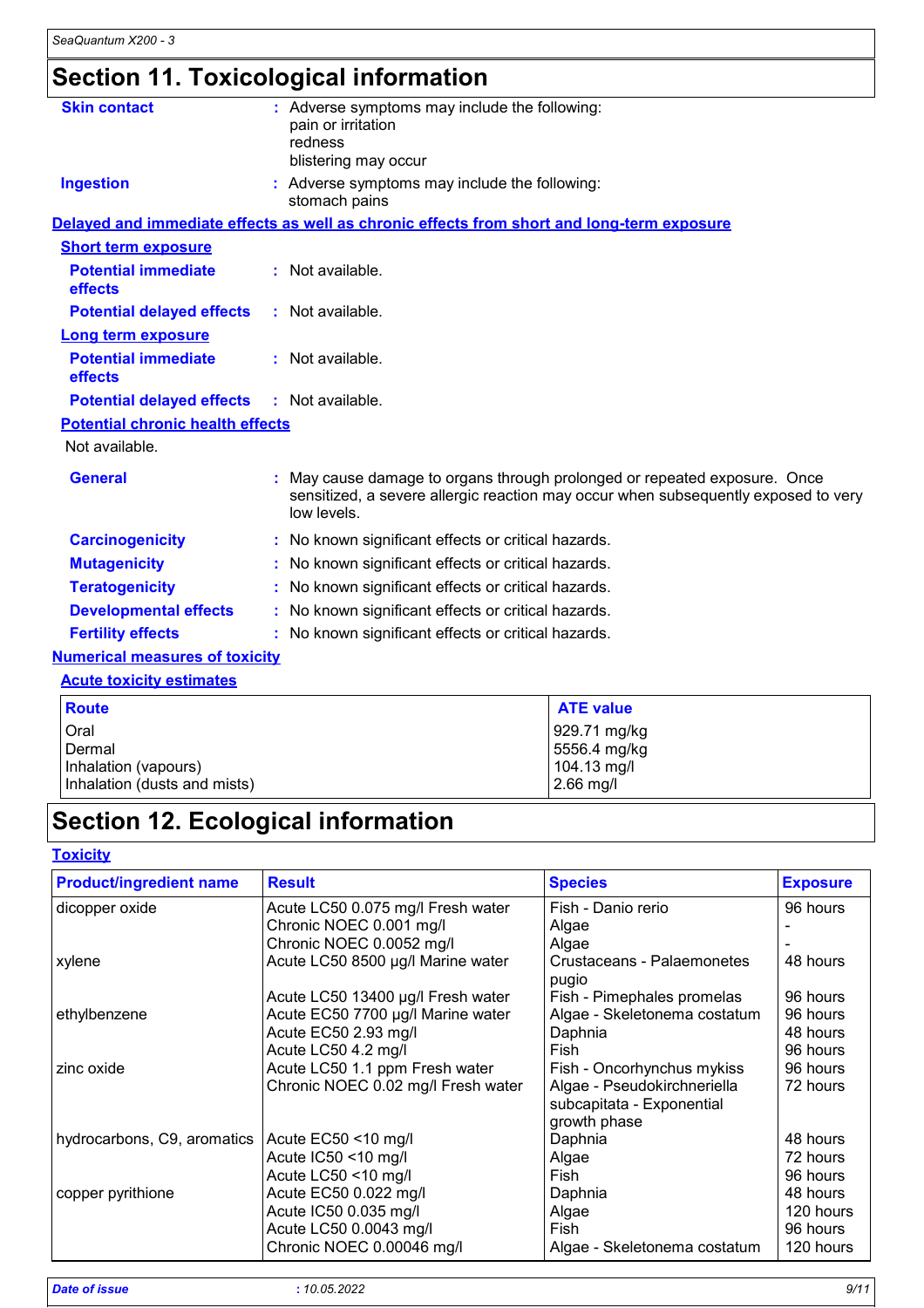# **Section 12. Ecological information**

### **Persistence/degradability**

| <b>Product/ingredient name</b> | <b>Aquatic half-life</b> | <b>Photolysis</b> | <b>Biodegradability</b> |
|--------------------------------|--------------------------|-------------------|-------------------------|
| dicopper oxide                 |                          |                   | Not readily             |
| <b>xylene</b>                  |                          |                   | Readily                 |
| ethylbenzene                   |                          |                   | Readily                 |
| l zinc oxide                   |                          |                   | Not readily             |
| hydrocarbons, C9, aromatics  - |                          |                   | Not readily             |

#### **Bioaccumulative potential**

| <b>Product/ingredient name</b> | $LoaPow$   | <b>BCF</b>  | <b>Potential</b> |
|--------------------------------|------------|-------------|------------------|
| <b>xylene</b>                  | 3.12       | 8.1 to 25.9 | low              |
| ethylbenzene                   | 3.6        |             | low              |
| I zinc oxide                   |            | 28960       | high             |
| colophony                      | 1.9 to 7.7 |             | high             |
| hydrocarbons, C9, aromatics  - |            | 10 to 2500  | high             |

#### **Mobility in soil**

**Soil/water partition** 

**coefficient (Koc)** 

**:** Not available.

#### **Other adverse effects** : No known significant effects or critical hazards.

### **Section 13. Disposal considerations**

| <b>Disposal methods</b> | : The generation of waste should be avoided or minimised wherever possible.<br>Disposal of this product, solutions and any by-products should at all times comply<br>with the requirements of environmental protection and waste disposal legislation<br>and any regional local authority requirements. Dispose of surplus and non-<br>recyclable products via a licensed waste disposal contractor. Waste should not be<br>disposed of untreated to the sewer unless fully compliant with the requirements of<br>all authorities with jurisdiction. Waste packaging should be recycled. Incineration or<br>landfill should only be considered when recycling is not feasible. This material and<br>its container must be disposed of in a safe way. Care should be taken when<br>handling emptied containers that have not been cleaned or rinsed out. Empty<br>containers or liners may retain some product residues. Vapour from product<br>residues may create a highly flammable or explosive atmosphere inside the<br>container. Do not cut, weld or grind used containers unless they have been cleaned |
|-------------------------|----------------------------------------------------------------------------------------------------------------------------------------------------------------------------------------------------------------------------------------------------------------------------------------------------------------------------------------------------------------------------------------------------------------------------------------------------------------------------------------------------------------------------------------------------------------------------------------------------------------------------------------------------------------------------------------------------------------------------------------------------------------------------------------------------------------------------------------------------------------------------------------------------------------------------------------------------------------------------------------------------------------------------------------------------------------------------------------------------------------|
|                         | thoroughly internally. Avoid dispersal of spilt material and runoff and contact with<br>soil, waterways, drains and sewers.                                                                                                                                                                                                                                                                                                                                                                                                                                                                                                                                                                                                                                                                                                                                                                                                                                                                                                                                                                                    |

Do not allow to enter drains or watercourses. Material and/or container must be disposed of as hazardous waste.

## **Section 14. Transport information**

|                                      | <b>UN</b>                                                                | <b>IMDG</b>                                 | <b>IATA</b>                                                              |
|--------------------------------------|--------------------------------------------------------------------------|---------------------------------------------|--------------------------------------------------------------------------|
| <b>UN number</b>                     | <b>UN1263</b>                                                            | <b>UN1263</b>                               | <b>UN1263</b>                                                            |
| <b>UN proper</b><br>shipping name    | Paint                                                                    | Paint. Marine pollutant<br>(dicopper oxide) | Paint                                                                    |
| <b>Transport hazard</b><br>class(es) | 3                                                                        | 3<br>¥2                                     | 3                                                                        |
| <b>Packing group</b>                 | Ш                                                                        | $\mathbf{III}$                              | $\mathbf{III}$                                                           |
| <b>Environmental</b><br>hazards      | Yes. The environmentally<br>hazardous substance mark is<br>not required. | Yes.                                        | Yes. The environmentally<br>hazardous substance mark is<br>not required. |
| <b>Date of issue</b>                 | : 10.05.2022                                                             |                                             | 10/11                                                                    |